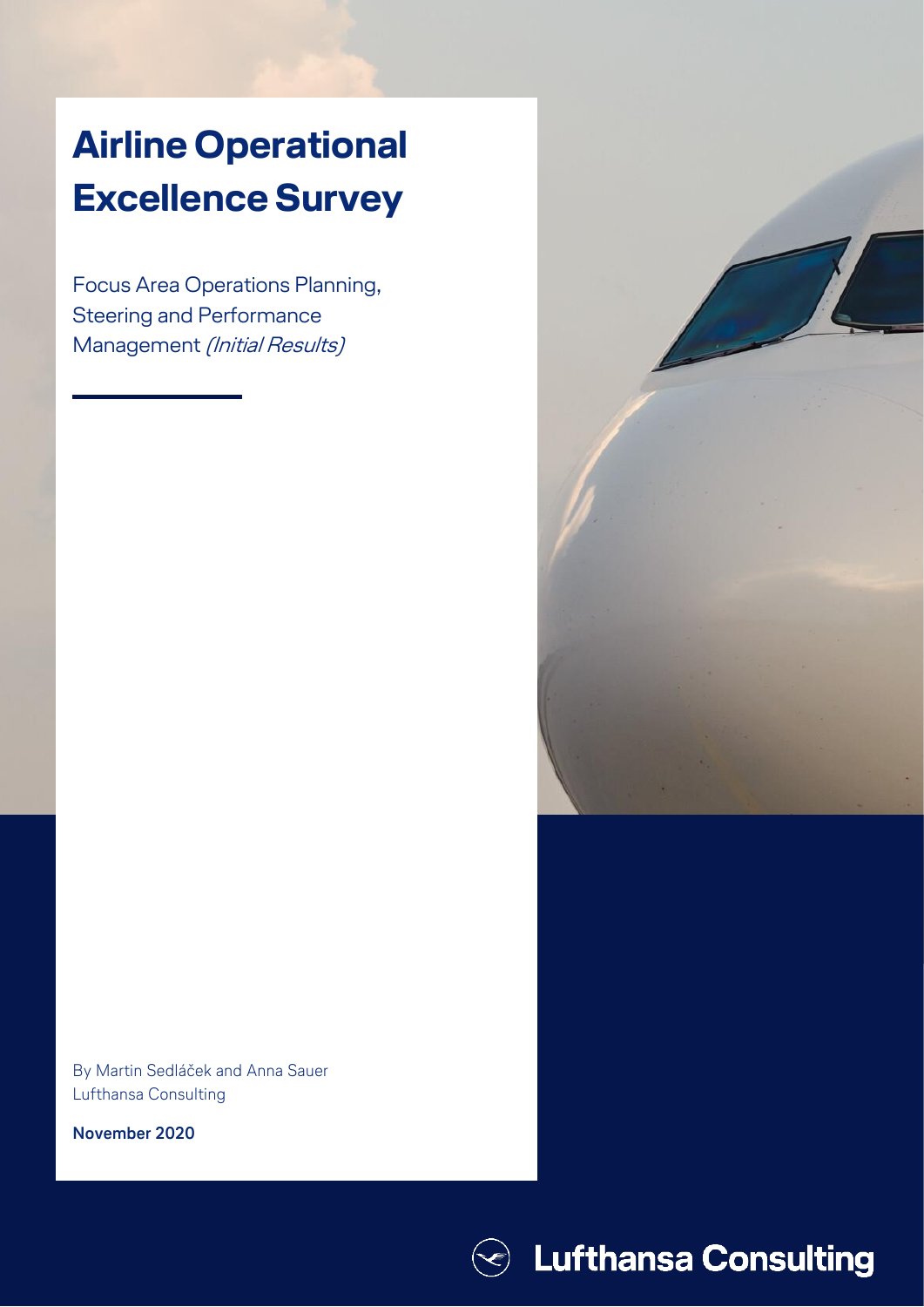## **Initial results of the Airline Operational Excellence Survey**

Focus Area Operations Planning, Steering and Performance Management

While the airlines are currently entering one of the most difficult winters of their modern history, they continuously ask themselves: how to re-invent to secure a place in the so called "new normal"? The operations, among other areas, will have to change significantly. To inspire the stakeholders and decision makers, Lufthansa Consulting is releasing initial results of its Operational Excellence Survey. The survey was carried out shortly before Covid-19 hit the world and its results might offer valuable insights into how to do things differently, when starting arguably from scratch. There is a great potential in digitalization, however this comes at cost and funding might not be immediately available. Yet the upcoming quiet winter period is a great opportunity to review and make sure that the basics are done right and that, once ready, the organization is prepared for a new era of airline operations.

> Lufthansa Consulting GmbH Frankfurt Airport Center | Hugo-Eckener-Ring | 60546 Frankfurt/Main E-mail: Mail@LHConsulting.com

> > © Lufthansa Consulting GmbH, 2020. All rights reserved.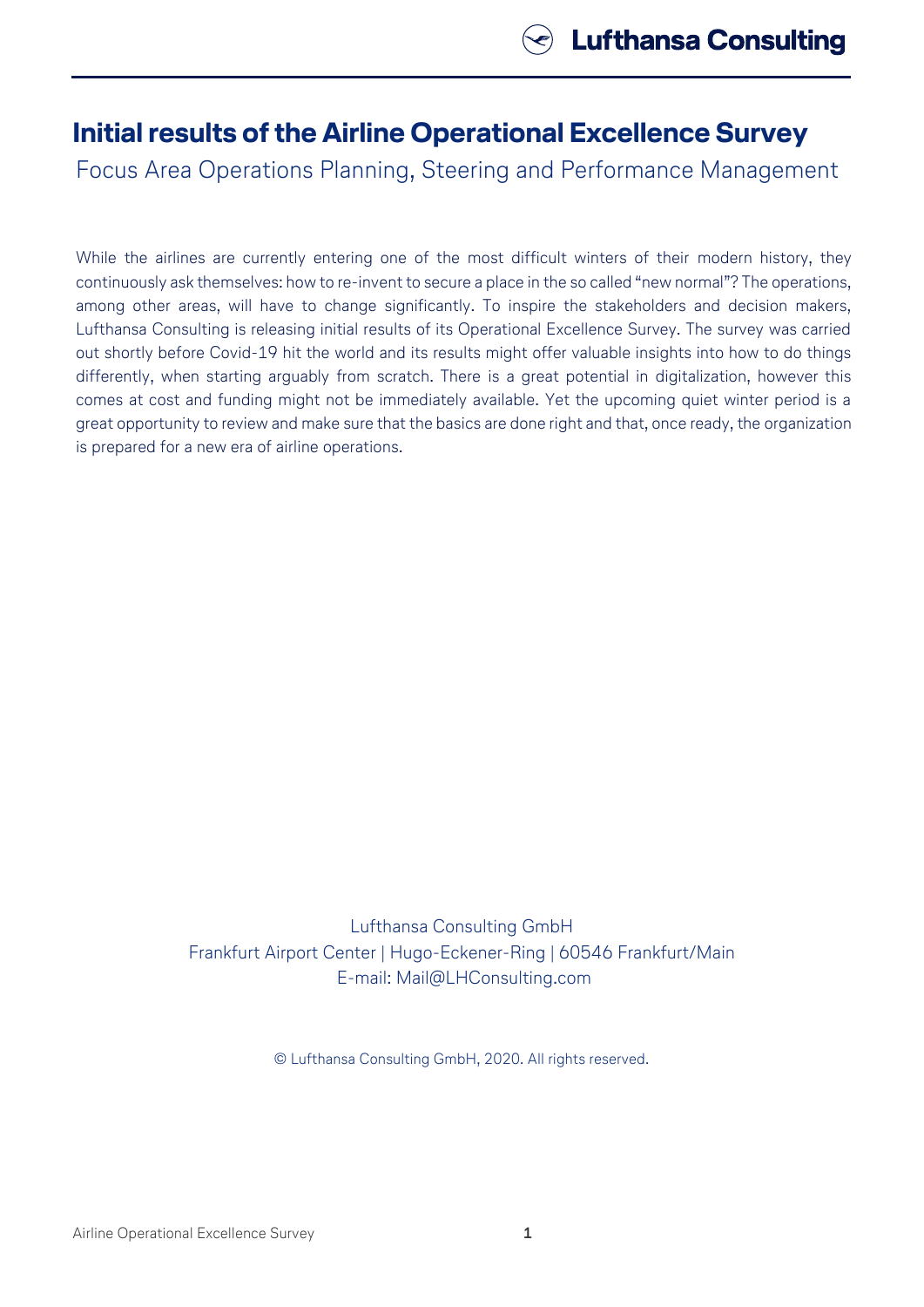In late 2019/early 2020, Lufthansa Consulting conducted a unique survey, focusing on the area of Operational Excellence (Figure 1) within the airline **Operations Planning, Steering and Performance Management**. More than 50 airlines of different sizes, business models and from all regions of the world participated. Unfortunately, just as the results were ready for publishing in March 2020, the Covid-19 crisis hit the world. Although everyone hoped that the crisis would be over fast and the traffic would start recovering latest by the beginning of the school year in September, the reality – at least in international markets – took away any signs of cautious optimism and most of the airlines world-wide are bracing for one of the most difficult winters of their modern history.



Figure 1 - Operational Excellence as defined by Lufthansa Consulting

The motivation for the study in 2019 was obvious – capacity shortages (aircraft, crews, airspace, airports) leading to increasing disruptions, this translating into growing costs and coupled with negative publicity. This, together with stiff competition, required increasing efficiency and as everyone, we were also asking why the technologies do not have higher impact on the operations.

We are aware that the topic is not of utmost priority for the majority of airlines yet. Still we believe that **understanding the results and acting upon them when rebuilding for the "new normal" is important** and therefore we are sharing the main outcomes in this article, with a comprehensive study to follow.

## **Key results**

The key results, as can be seen in the Figure 2 were not necessarily a surprise. On the contrary – they **confirm long-term pain points related to the data, processes and human factors**, whose background will be explained in the subsequent paragraphs. Even though the results were analyzed per region/size/type of the airline, no major differentiators were found. This only highlights the urgency of the topic as **the situation is basically identical in most of the airlines** and there has been only a limited progress across the industry so far.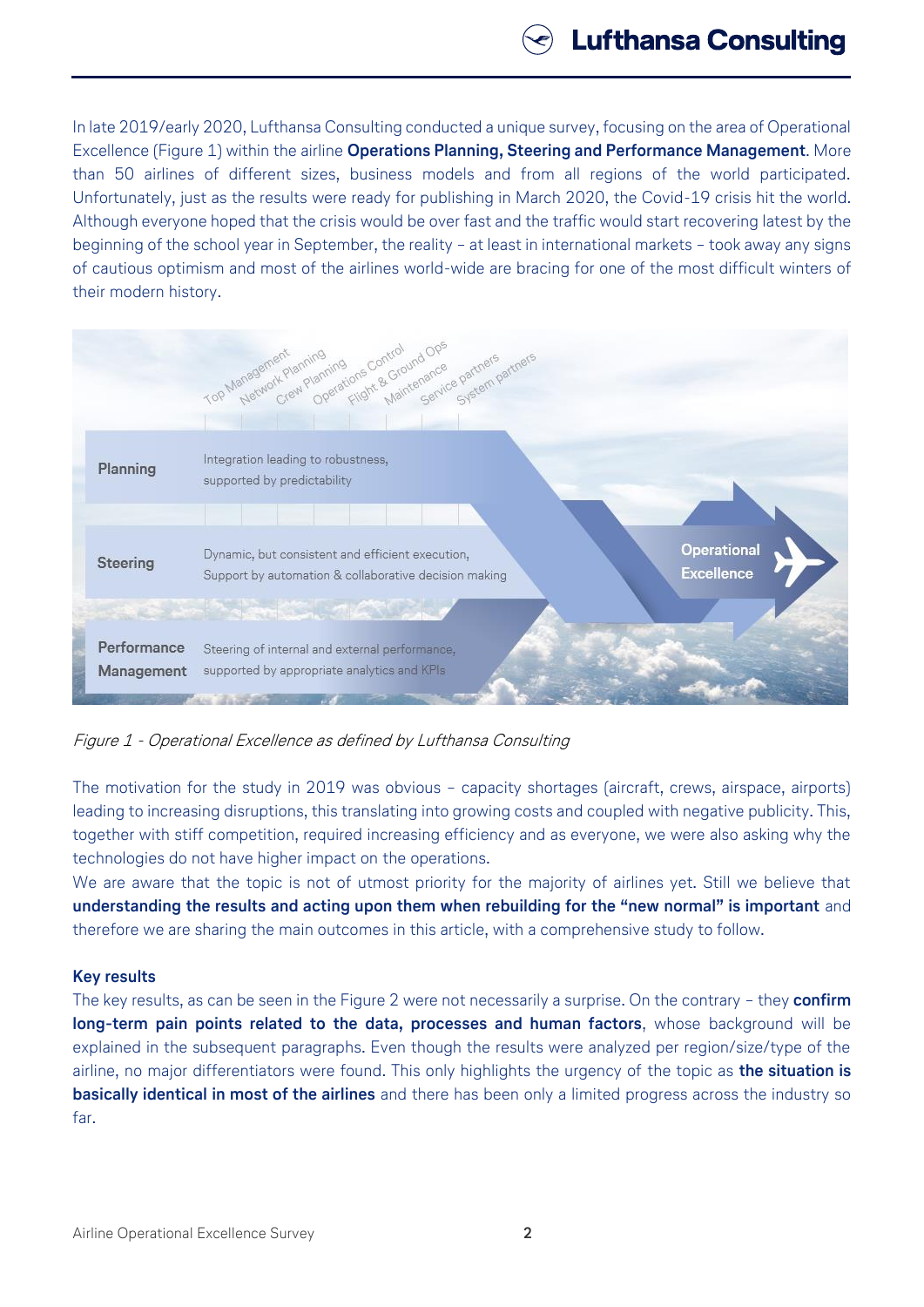## **Lufthansa Consulting**



96% of airlines still heavily rely on manual data input by ground staff and/or crew. Consequently they struggle with data quality and availability.



#### Communication

One third of airlines struggle with the internal communication of operational targets. Just 13% of airlines are able to share real-time operational information consistently with their service partners.



#### **Integrated Planning**

Just 10% of airlines include external system and service partners in their planning process. Predictive tools along the entire operational chain are not aligned to provide optimum results.



#### **Customers**

72% of airlines are able to inform their passengers adequately about the operational status. But only a few allow passengers to really control their journey by offering full self-service capabilities.



### **Steering Automation**

A Majority of airlines do not empower their OCC staff with tools which allow a focus on "big picture" optimization. There is also a **mismatch** in Operations and Crew Control IT capabilities.



#### **Provider Management**

Almost 40% of airlines have improvement potential in steering their providers. They have no or only limited standardization and automation within their SLAs.

Figure 2 - Main findings of the Lufthansa Consulting's Operational Excellence study

But before we dig deeper, let's look into **what the airlines said about their pre-pandemic operational performance**. Whereas only one in ten airlines were absolutely satisfied with their own operational performance, one third of participants were on the other side of the spectrum – not satisfied, even after consideration of external circumstances. Interestingly, this roughly equals to the number of airlines which did not have any operations improvement program in place. Yet a conclusion that such programs bring good operational performance could not be proven by the data – highlighting the key questions of how are such programs executed and who is involved in them.

The latter is particularly important as there are still too many airlines, which see **operations as a silo** and within above improvement programs rarely include commercial or customer-interaction related departments (while claiming the customer satisfaction is one of the top targets, as outlined in the next paragraph). Airlines should also consider that some **40% of pressure on their operations were generated by internal root causes**, such as tight schedules, crew and aircraft shortages, flaws in communication, complex processes or fleet diversity.

A natural question is, **how the airlines define their operational performance targets**, as well as targets of potential operations improvement programs. With the former, goal number one is an attempt to balance the OTP (On-time-performance) with cost. Almost three quarters of airlines aim for high customer satisfaction, whereas only every third airline considers the competitive landscape - the topic which might be therefore a bit overrated in minds of some companies. Importantly, although setting the targets is considered as feasible, their communication and acceptance across the organization are not perceived as satisfactory.

The improvement programs then target the robustness, although the cost and again customer satisfaction play a significant role. However, when **defining robustness**, it is important to question what it actually is. For the majority of the airlines it seems to be simply adding (costly) buffers – aircraft, standby crews, block and flight times, instead of using data analytics in the optimization of the usage of the current resources.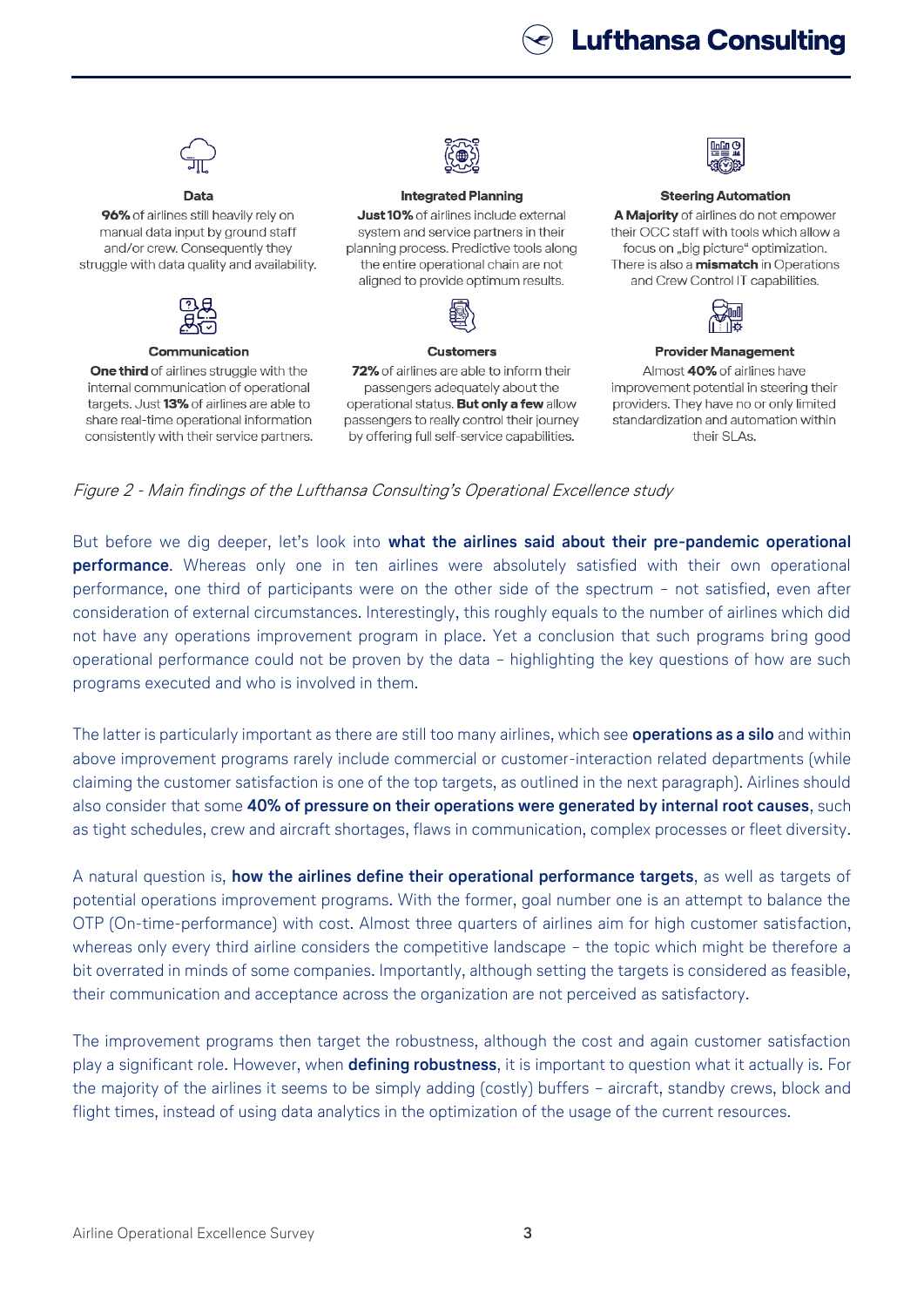## **Operations planning**

As an old saying states, "good planning is half the battle". The airlines put a lot of effort to this area and most of them include Scheduling/Network Planning, Crew Planning, Maintenance and Operations Control (OCC, sometimes also abbreviated as SOC, NCC or NOC.). But the Figure 3 shows that **the further from the "core", the lower involvement in the integrated planning** – for example Ground Operations, having a direct influence on execution of turn-arounds, is involved in planning only in half of the airlines. Once it comes to external service (providers) and system partners (airports, air navigation service providers), this figure falls shockingly under 10%, raising a question – **how can a smooth delivery be ensured in a process, where the external parties with a significant influence rarely get involved?**



Therefore, a strong recommendation is to **reset the process in an end-to-end solution**, which will allow involved parties to plan (and predict) with the same overarching premises and to share the results and use them to the benefit of all stakeholders. Eventually there is a common goal – optimized and undisrupted delivery of the service – flight.

Figure 3 - involvement in the integrated planning process (multiple choice question)

## **Operations steering**

After the planning comes the actual production – the OCC, where people, processes and IT solutions come together and quick decisions based on information (available at the given moment) are made. This significantly influences the passengers, crews and importantly the business results. Figure 4 offers some insights.



Figure 4 - Empowerment of the OCC staff in the disruption management (first three questions were a multiple choice; hence the sum of answers does not equal 100%)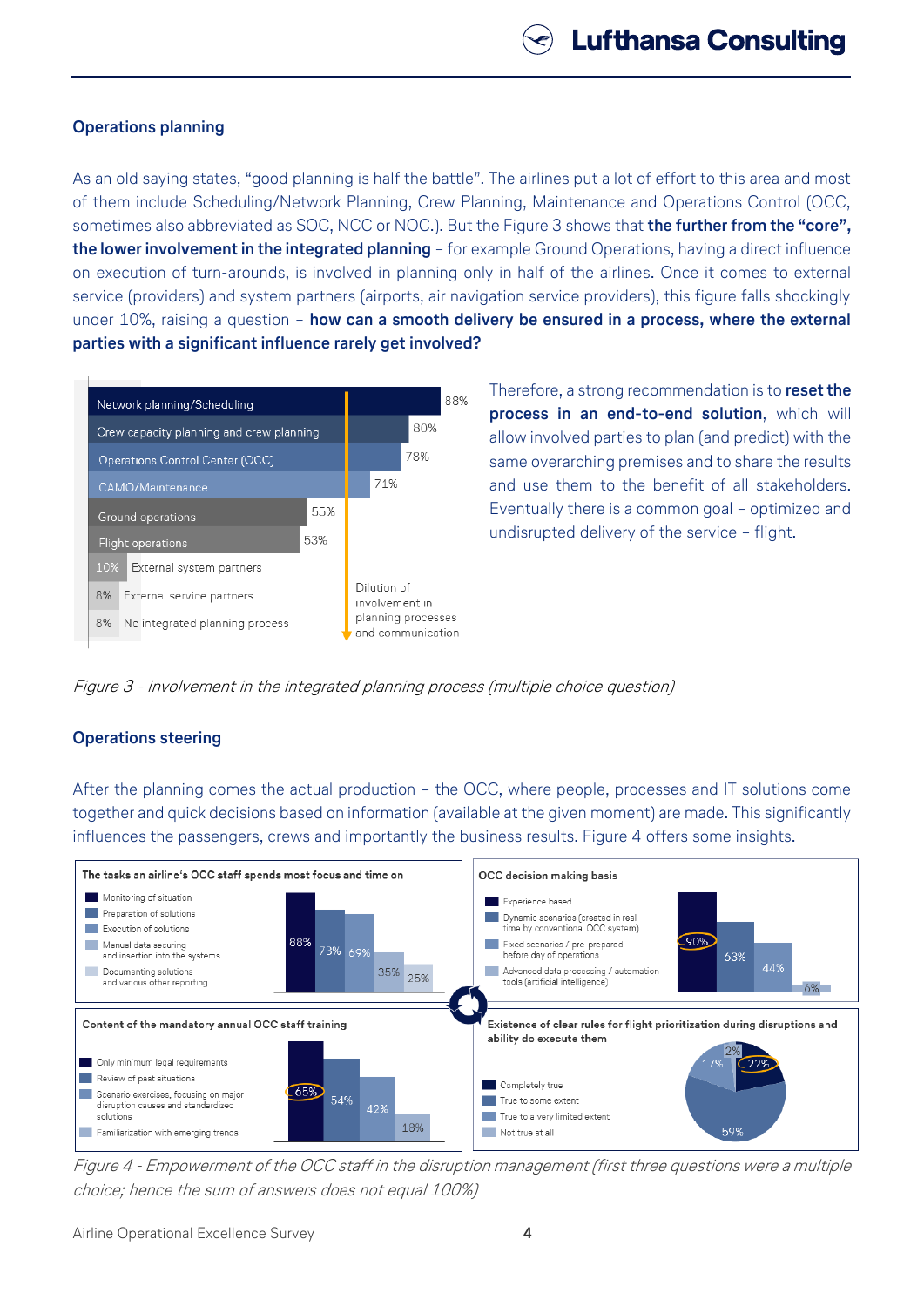The data shows a crucial thing – **the human has and always will have an irreplaceable position at the OCC**. This is not wrong as long as there is an appropriate support by intelligent IT solutions, which will bring only relevant issues to the attention of the Operations Controller. But what needs to be done to get there?

Our recommendation is to start with **clarification of disruption management rules**. From the process perspective this is necessary to enable the automation/management by exception and move static decision making, limited by a "manual" capacity of the Operations Controller, to **a dynamic process based on continuous re-evaluation of changing parameters.** Furthermore, to achieve this, it is an **imperative to redefine the profiles of the OCC staff, as well as new training and performance management approach**.

Practically it means **expanding the training (and selection in case of new candidates) for data handling capabilities** – understanding what and in principle why are systems doing/recommending something and making sure that people work in tandem with the IT solutions – not against each other. This might require expansion of the back offices as the learning capabilities of the systems will always be dependent on the input and corrective action of humans.

Consequently, **a post-operations evaluation of situations**, based on the data analytics should be a firm part of the continuous improvement process – not in a blaming way, but to be able to explain to OCC staff which decisions were good, which not and particularly why – something which is unfortunately very rare at the moment.

As 40% of airlines stated, the **human factor is certainly a challenge** for them. But it would not be fair to claim that there are no other challenges. If we look into **results evaluating IT solutions**, we find that some processes – particularly flight planning are already highly automated. The drawback is that **not all solutions are automated on an equal level** – for example the operations/movement control solutions show higher level automation than crew control solutions, even lower is perceived the automation e.g. in maintenance.

The closer **the (disruption management) process is to the passenger, the higher unfortunately is the reliance on manual processing**. The same is valid for the OCC communication which deteriorates significantly when reaching airline external entities, including passengers (whose satisfaction, as we found earlier, is one of the top targets or the airlines, but a capability to provide them with information or even with self-service disruption management tools is considerably weak). Similarly, the **airline satisfaction with outsourced passenger irregularity management solutions is lowest of the all outsourced services**.

For the IT solutions' providers, it is crucial to mention that **only 4 out of 10 airlines consider their IT solutions as state-of-the-art**. The remaining claim that it is outdated already or there is a strong fear that it will be outdated soon. This, coupled with the topics mentioned above, results in a **20% failure rate when airlines decide to automate**. It goes without saying that this is a pivotal topic for the IT providers, who should put more efforts into building new solutions and to finally replace the historical patchwork in a pragmatic way.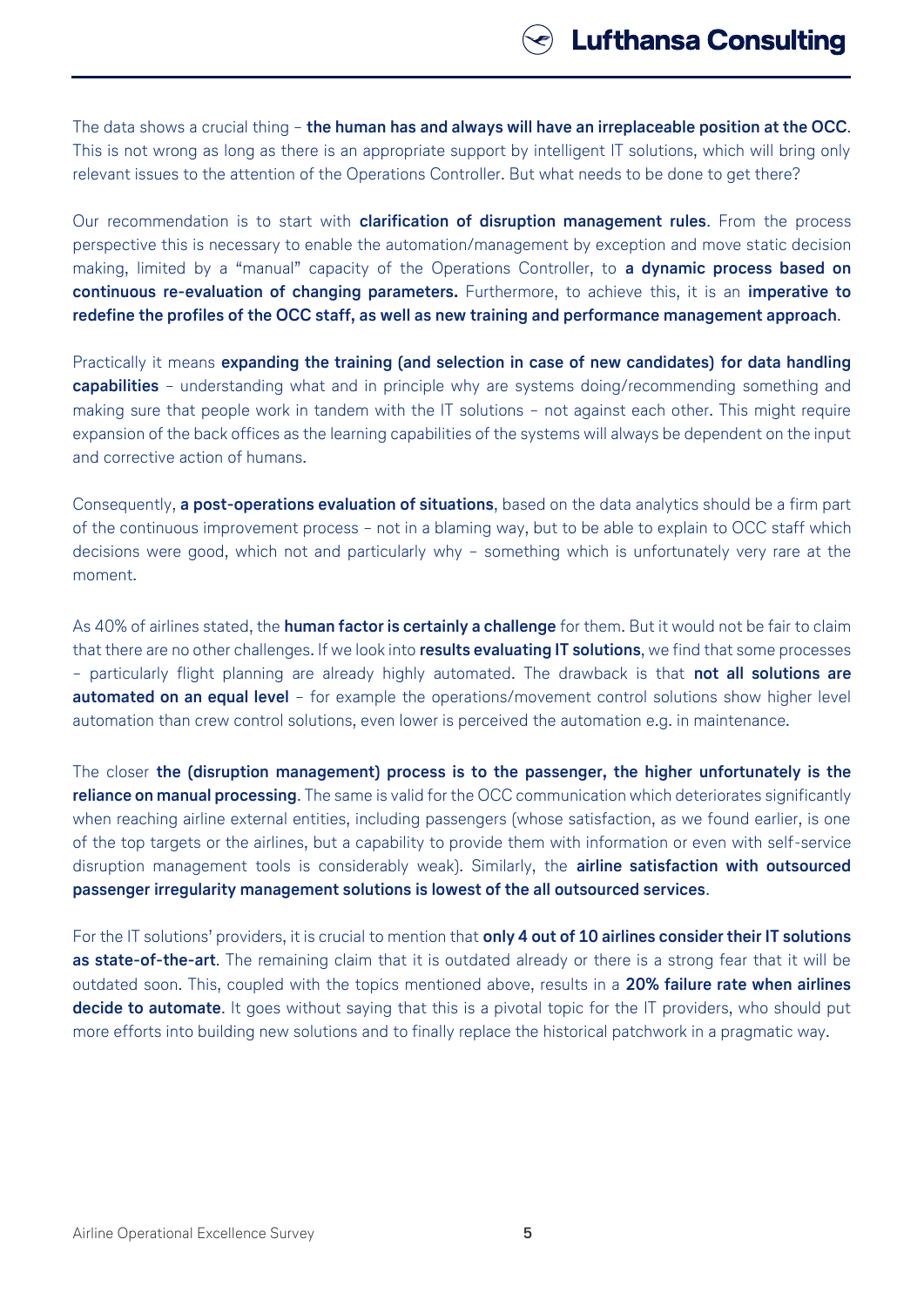### **Performance management**

The already mentioned weaknesses of the IT solutions are not always caused by the providers. Another important reason is the **data**. As an input for decision making, as well as output for performance management.

Figure 5 may explain **where the problem starts – with the data collection**. While airlines are collecting vast amounts of data, they rarely define, what should be collected and how. This leads to a situation where any



available data, partially secured manually and partially by various systems, are collected without appropriate quality control, ending up in a huge black box where airline managers try to figure out how to read this data and if to trust it, especially on the inter-departmental level.

Figure 5 - Operational data collection (multiple choice question)

Logically this further translates into **questionable definition, (real-time) availability and quality of the KPIs**. How underestimated the topic is can be shown with two examples:

- **Reference models** only two thirds of the airlines use the reference models for aircraft turnaround. This leads to the question: **along what parameters is the data collected and against what can it be realistically compared?**
- **KPIs in use** having barely changed in decades. The most common ones, On-Time Performance and Technical Dispatch Reliability show if the flight departed as scheduled, but **hardly give insights into the process**, which led to the disruption. New KPIs, such as Customer Satisfaction were added, but their correlation to the actual operations is often unclear.

The only way to get out of this vicious circle and enhance automation capabilities, is to **redefine KPIs.**



**Only by knowing what needs to be measured allows a proper definition of the data points for collection**

**with highest possible quality (and again realtime availability)**. This should over the long-term improve ratios within figure 6 – and allow airlines to measure not only WHAT exactly happened, but also to establish HOW MUCH it actually cost.

Figure 6 - Capability to establish disruption root causes and costs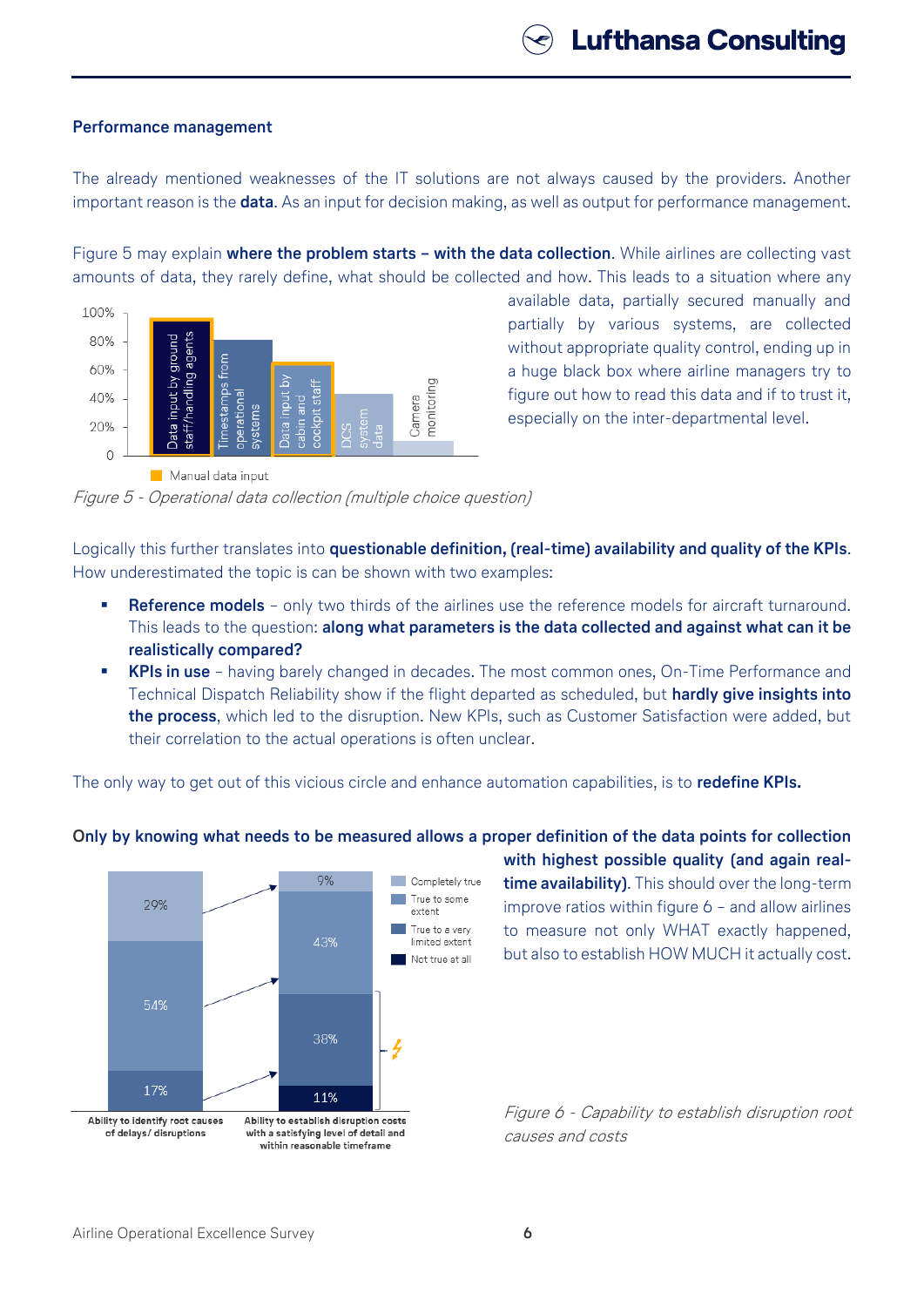**Lufthansa Consulting** 

Closing this gap will not only allow for systematically monitoring and **steering internal operational performance**, but it will also affect how the companies **steer the providers** – from the Service Level Agreement (SLA) definition, through collection and reconciliation of the data and a structured and consequential dialogue between the airlines and their service providers.

## **Conclusion**

There are many topics to work on for the airlines who want the re-start into the "new normal". The necessary effort, translated to the cost, as well as complexity, of course have to be considered. Figure 7 summarizes a key question "**Why haven't we achieved more up to now?"** in three main pillars.



Figure 7 - Enablers of the Operational Excellence

The answer to this is arguably simple. **If we really want to change, we need to fix the mistakes/omissions of the past first.** Of course, the priorities now will be different. Still, this shouldn't stop the airlines from picking up the low-hanging fruit, which in many cases doesn't require significant (capital) investment.

Based on Lufthansa Consulting's study and experience, there are two steps in such a move. The first focuses on **"getting the basics right"** and achieving initial transparency, while the second builds on this by **truly utilizing data and technology to digitalize operations** – as outlined in the Figure 8.



Figure 8 - Steps on the way to the Operational Excellence

Airline Operational Excellence Survey **7**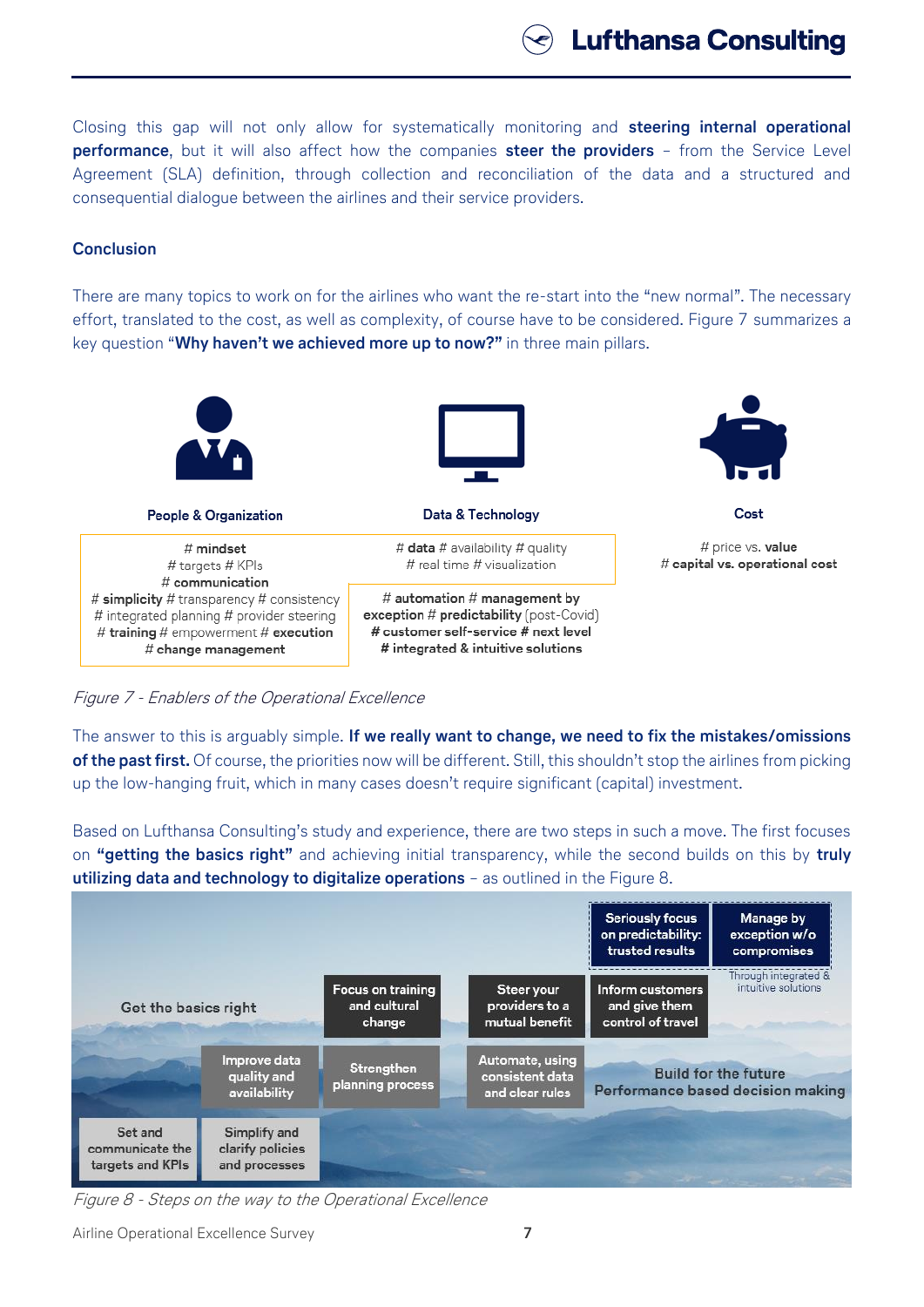Every airline is and will be different. Naturally, each has a different starting point as airlines seek to emerge from the crisis. However, **it is important to acknowledge that action is needed and that for some actions, the right time is now**.

If you want to learn more about the survey and challenge our results, as well as your current plans on the way to achieving Operational Excellence, please get in touch with the authors of the study: [Martin.Sedlacek@LHConsulting.com](mailto:Martin.Sedlacek@LHConsulting.com) or [Anna.Sauer@LHConsulting.com.](mailto:Anna.Sauer@LHConsulting.com)

**Together, we can make it through to better days.**

**Martin Sedláček** is an Associate Partner at Lufthansa Consulting, and leads the Solution Group Flight Operations and Safety Management.

**Anna Sauer** is a Senior Consultant at Lufthansa Consulting, member of the Solution Group Infrastructure and Operations (Ground).

Further insights from Lufthansa Consulting's aviation experts are available at <https://www.lhconsulting.com/insights/news/>